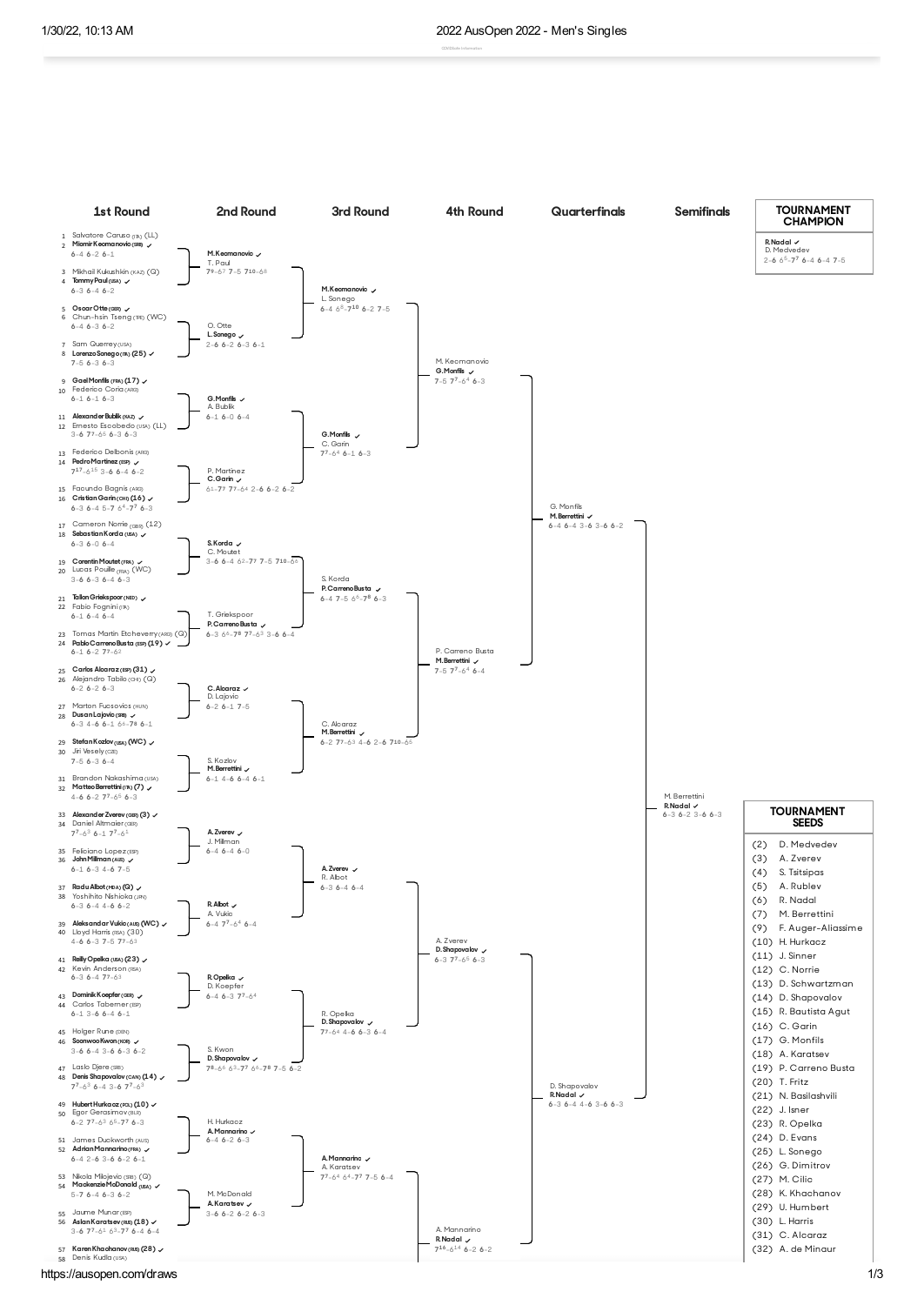## 1/30/22, 10:13 AM 2022 AusOpen 2022 - Men's Singles